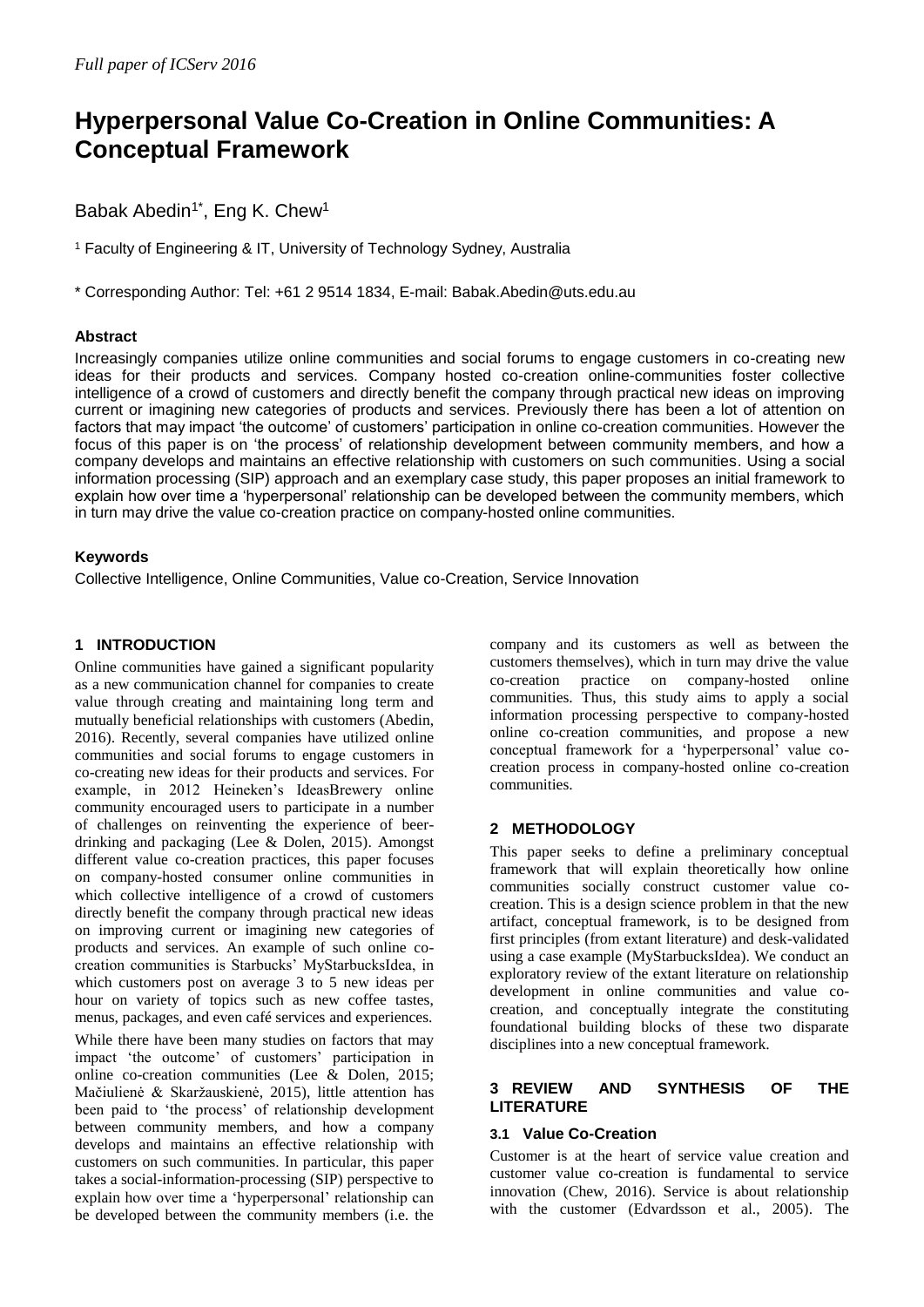customer creates value during usage of the service over time through a socially constructed customer process (Grönroos & Voima, 2013). Value is wholly determined by the customer upon, and in the context of, service usage (and resultant customer experience), in which the provider's competence is integrated by the customer with his/her competence to co-create value (i.e. perform the 'job') for him/herself (Edvardsson et al., 2005; Vargo & Lusch, 2008). To be a co-creator of value, the provider must understand the customer's practices (performing the 'job') and how the customer combines resources, processes, and outcomes in interactions. Understanding the customer's value-creating activities is therefore the key to attaining superior service experience (Heinonen et al, 2010; Mickelsson, 2013). Therefore the provider would require instituting individualized and immediate customer-organization two-way feedback to engender customer and organizational learning (Johannessen & Olsen, 2010). To win the service game, therefore, the provider must institutionalize customer understanding practices that enables customer value proposition be designed to consistently meet the customer expectations and behavioural needs. This means the provider (such as Startbuck) needs to 'open' up its innovation process and (selectively) invite customers to participate in the upstream stages of service (or product) ideation and production (Grönroos & Voima, 2013). This can be assured by co-opting (or crowd-sourcing) the customer competence in co-creating (or, rather, co-producing) the service idea and subsequently service offering with the provider (Prahalad & Ramaswamy, 2000) – as in MyStarbuckIdea.

The extant literature of value co-creation suggests that the customer interacts with the service provider via an interface through which information/knowledge, emotions and civilities are exchanged to co-create value. In this paper the interface is an online co-creation community, MyStarbuckIdea, where customers interact with the company and other customers – through such relational mechanisms as social information processing (see the next section) – for generating new knowledge ideas (or new customer value propositions), and subsequently co-create value. That means the provider engages the customer directly as a co-producer (or codesigner) at different points but particularly in the fuzzy front-end of service innovation process (Grönroos & Voima, 2013). However, the customer would only collaborate with the provider in co-creation of core service offerings (in the context of service conceptualization and design practices) if they would gain benefits, such as: expertise, control, physical capital, risk taking, psychic benefits, and economic benefits.

## **3.2 Online Co-Creation Communities**

Members of online co-creation communities participate to build and share information that normally mutually benefits them. In these communities innovators help other members for fun and enjoyment, not just reciprocity (Franke and Shah 2003). Specially, the growth of the social web (e.g. social networks, wikis, and other collaborative technologies) has significantly helped individuals to share knowledge and ideas through collective communities. These communities are great sources for companies to grow their intellectual capital

and more efficiently engage with consumers (Mačiulienė & Skaržauskienė, 2015).

One type of co-creation platforms is company-hosted consumer online communities, in which members regularly exchange actionable ideas, share information on improving company products and services, or creating new ones (Lee & Dolen, 2015). The outcome of such online communities has been the production of new and useful ideas (Amabile et al., 1996), and therefore the ultimate goal of the company is to encourage and facilitate members' participation.

Despite various benefits of engagement in online cocreation communities, creating long term knowledge cocreation is difficult to sustain over time. A lot of participants leave the community once their needs are met. The few that stay continue on-going participation efforts as a hobby begins to form over time (Shah 2006).

Among various researches in regards to participation in online communities, Faraj et al. (2011) offer a unique perspective by arguing that a key characteristic of such communities is their fluidity. This fluidity causes an active movement of resources like passion, time, identity, social disembodiment of ideas, and temporary convergence in and out of the community. These resources bring with themselves both a negative and positive consequence, which create a tension as well as an opportunity for active collaboration and knowledge/value co-creation.

Thus, the dynamic of the company-hosted online value co-creation community and how it supports/encourages participation has a direct impact on its outcomes, i.e. new and useful ideas. Knowledge on the fluidity and the dynamic nature of such an online value co-creating community remains scarce. Amongst various perspectives, this paper uses social information processing to provide a novel approach in demonstrating how various levels of relationship development with community members may produce better or different degrees of outcomes.

#### **3.3 Value Creation: Traditional vs. Web 2.0 System**

In traditional system of value creation, consumers were 'outside the company', and the process of value creation occurs 'inside the company' (Prahalad & Ramaswamy, 2004). In the traditional systems, the company and its consumers had different roles in the production and consumption process, leading them to be two distinct entities in regards to the same product or service.

However, Web 2.0 and social Internet has transformed the relationship between the company and its consumers from 'one way' to a 'two way' engagement (Abedin & Jafarzadeh, 2015; Franke and Shah 2003). While previously the market was company-centric with minimal inputs from the consumers, Web 2.0 applications and online communities have provided interactive platforms for consumers to express their opinions and participate in the process of product/service value creation.

Online and social communities have increasingly motivated companies to develop and maintaince social relationship management practices with consumers. social relationship management is a technology enabled business strategy, which is reinforced by business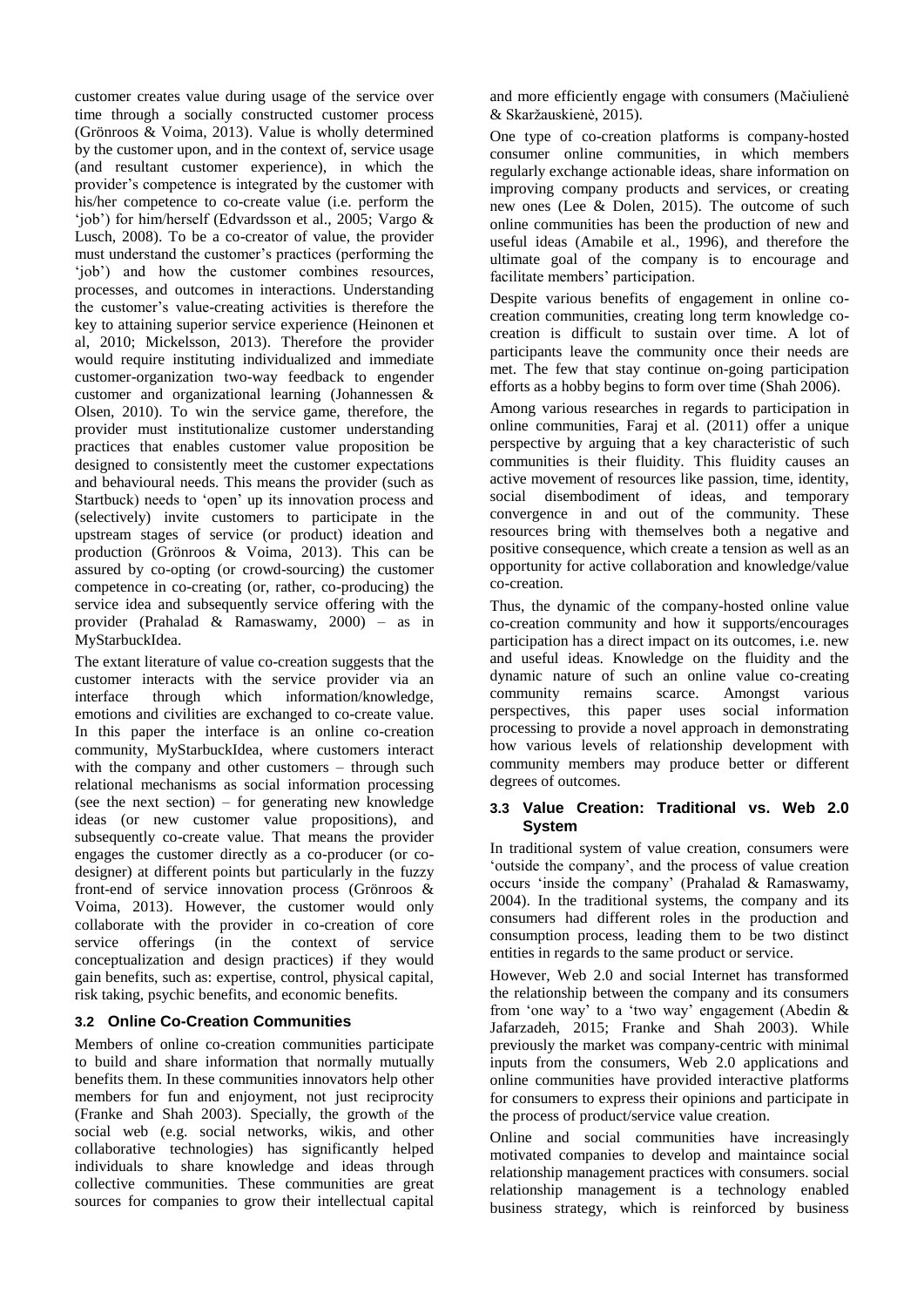processes and social characteristics to engage customers in a collaborative discussion for providing mutually beneficial values (Greenberg, 2010). Research shows that online communities enable organizations to increase customer loyalty through impacting on customers' perceived value, satisfacion, and their knowledge about products and services, and improvemtn their enagegement with the organization (Gu et al., 2011).

Online communities help companies to interact with customers, and the broader public, for new idea generation and value co-creation. For example, according to Prahalad & Ramaswamy (2004), interactions with consumers for value co-creation has four building blocks:

- Dialogue: deep interactivity and engagement between company and consumers as joint problem solvers
- Transparency: transparent company information for consumer
- Access: consumers' access to company information (particularly about products/services consumed by individuals)
- Risk-benefits: customers' assessment of riskbenefit of a course of action and decision

As Table 1 shows, online co-creation communities help companies to effectively engage with consumers in regards to these building blocks.

| <b>Building</b><br>block | How Online co-creation community<br>helps                                                                             |
|--------------------------|-----------------------------------------------------------------------------------------------------------------------|
| Dialogue                 | Active engagement through<br>'comments', 'likes', 'shares', etc.                                                      |
| Transparency<br>Access   | Provide access to product/service<br>information on online community for<br>dialogue with consumers                   |
| Risk-benefit             | Consumers' assessment of risk-<br>benefit through an on-going dialogue<br>with company and other community<br>members |

Table 1: Value co-creation in online communities

#### **3.4 Social Information Processing Theory**

Social information processing (SIP) theory suggests that participants in online discussions develop individual impressions of others through accumulated messages and interactions in computer-mediated communication (CMC) and consequently may develop relationships through textual or verbal cues (Walther, 1996). According to the SIP theory, through message accumulation, individuals can adapt verbal and paralinguistic behaviors to communicate in CMCs, exchange social information, and transfer knowledge and experience.

This paper applies SIP's notion of 'hyperpersonal' model of relationships to online collaborative co-creation environments. A hyperpersonal approach describes dynamics of message and feedback exchange within a CMC environment and how they are affected by the attributes of the online platform, which in turn encourage users' impression development (Walther, 2007). It suggests "As receivers, CMC users idealize partners based on the circumstances or message elements that suggest minimal similarity or desirability. As senders, CMC users selectively self-present, revealing attitudes and aspects of the self in a controlled and socially desirable fashion. The CMC channel facilitates editing, discretion, and convenience, and the ability to tune out environmental distractions and re-allocate cognitive resources in order to further enhance one's message composition. Finally, CMC may create dynamic feedback loops wherein the exaggerated expectancies are confirmed and reciprocated through mutual interaction via the bias-prone communication processes" [Walther, 2007, page 2].



Figure 1: Relationship development between online cocreation community members

SIP theory suggests that community members build relationship over time and through message accumulation. Interactions in online co-creation communities are normally in form of 'likes', 'comments', and 'share'. As Figure 1 shows, SIP argues that impersonal/loose relations between community members will be developed if a low level of message accumulation occurs in a short or even longer period of time or when a lot of messages are exchange only on a casual basis or short time (Walther, 2007). This, in turn, is expected to lead to impersonal relations, which results in a low sense of community (Abedin et al., 2010). In such environments, people have no to minimal participation in information exchange and new idea generation. In contrast, a medium level of message accumulation in the medium to long term leads to personal relations. This indicates community members often engage in community discussions through reading and interacting with existing posts, and also may post new information or opinions on a casual basis. **Example 1**<br> **Example 1. Co-creation Examplement**<br> **Examplementation co-creation co-creation co-creation co-creation co-creation co-creation simplements<br>
SIP theory suggests that community members built be developed if** 

On the other hand, if a high volume of messages are exchanged between community members and if it is sustained over a long period of time, members of online co-creation communities may develop a hyperpersonal relationship with the community. A hyper-personal relationship is when members of the community have a stronger sense of community and have a higher awarness of activities of others community members in the community (Abedin et al., 2010). It encourages and fosters new idea generation and knowledge exchange, which in turn leads to value co-creation in the ideation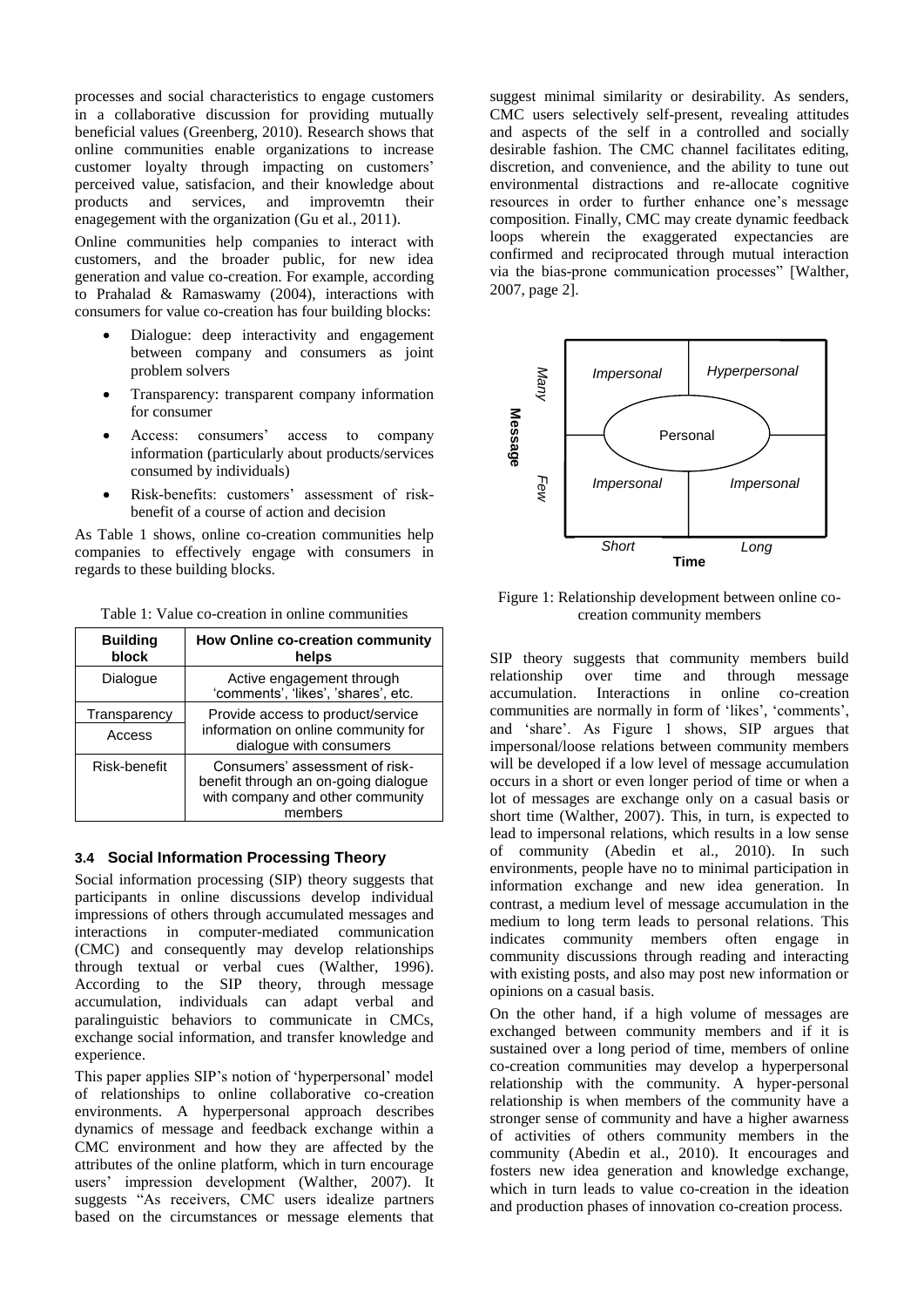#### **4 MY STARBUCKS IDEA EXEMPLAR**

My Starbucks Idea is an online co-creation community, hosted by Starbucks, where anyone can post new ideas, like/dislike others' ideas and add comments on existing posts and promote/demote them. On average, users post around 100 new posts everyday, mostly from the North America, but also from other regions of the world.

Ideas are broadly categorized into Product ideas, Experience ideas, and Involvement ideas. Ideas get points, based on how much they interest other community members, and top ideas with high scores get featured on the website. Top featured ideas may be then selected and implemented by Starbucks. If a member's idea is chosen for implementation, the member may receive credit on the website but Starbucks will not compensate consumers.

This community has been running since 2008 and has experienced on-going participation of members during this period of time. According to My Stratbucks Ideas, "*we created My Starbucks Idea so you can share the ideas that matter to you and you can find out how we're putting those ideas to work. Together, we will shape the future of Starbucks"* (Mystartbucksidea, 2016)*.* The expected value of this community is therefore to facilitate and encourage customers to generate and share new ideas about innovative products and services. Thus, to achieve this objective the community needs an effective and ongoing customer engagement and new idea generation.

One key factor in sustaining such active participation is the moderation of discussions and engagement of Starbucks staff members on a regular and continuous basis. This has helped the company to establish and maintain a close relationship with community members and keep the community alive over a period of time. From an SIP perspective, a high level of customer engagement needs a strong sense of community between the community members. This seems to be happening in the MyStartbucksIdeas case, as over 200,000 new ideas have been generated in a period of eight years, several of which have been actually used and implemented by the company.

#### **5 RESEARCH FRAMEWORK**

In combination, the above value co-creation and SIP theories explain that the customer would collaborate with the provider in co-production or co-designing of core service offerings *when* they become *hyperpersonal* with the community (and the provider / host of the online community), and would expect to accrue a range of cognitive or emotive benefits from such a relationship such as recognition as an influential expert status and other symbolic or psychic benefits.

Research shows that some characteristics of online communities like anonymity and the absence of nonverbal cues may facilitate intimate and regular disclosure about a particular topic, which then result in increased intimacy in the online community (Tidwell & Walther, 2002). Self-disclosure is key factor in relationship development. In a hyperpesonal environment, members have a high degree of selfdisclosure and tend to actively exchange ideas and information with other communities members.

MyStarbucksIdeas provides a structured and systematically moderated environment whereby consumers are encouraged to disclose their new ideas and co-create new product/service. Consumers feel their voices can be heard and that they can participate in coconstructing the service experience, which in turn leads to an intimate and hyperpersonal relation with the company. In particular, assessment of MyStarbucksIdeas shows the hyperpesonal relationship has been developed through the following strategies:

- Co-creation occurs through joint creation of value by consumers. It is not the company trying to please the customer, however Starbucks delegates and partners moderate the online discussions
- The platform allows the customer to coconstruct the service experience (e.g. coffeerelated products and café experience) to suit the context
- Joint problem definition and solving
- The platform creates an environment for active consumer discussions and personalized service/product co-creation
- Continuous dialogue with continuous attention/support from the company
- An innovative experience for innovation: cocreation of new ideas about products that consumers have a passion for

Figure 2 shows a preliminary hyperpersonal value cocreation framework for online co-creation communities. This framework suggests that effective idea generation and value co-creation in online co-creation communities happens when the environment encourages and facilitates a hyperpersonal level of relationship between community members. Given SIP's perspective in Figure 1, in an impersonal or even personal environment, members of the community have a low level of participation and message exchange and therefore a loose connection to the community. They are largely passive "listeners" of the online collaborative dialogues. Therefore, they are 'passive' consumers of Starbucks offerings and benefit only from the consumption, "value-in-use", of Starbucks coffee. In contrast, in a hyperpersonal environment, community members selectively self-present, actively exchange knowledge and information resources, and effectively co-create or co-produce the value proposition or service (product) idea. Thus, hyperpersonal members are capable of *co-producing* value proposition (service idea or service design) as well as *co-creating* value, i.e. new offering for value-in-use (Grönroos & Voima, 2013). For Starbucks, a hyperpersonal relationship leads to coproducing and/or co-inventing new coffee tastes, packaging ideas, or new café experiences, which are coinvented by customers on a regular basis on the online MyStarbuckIdea community.